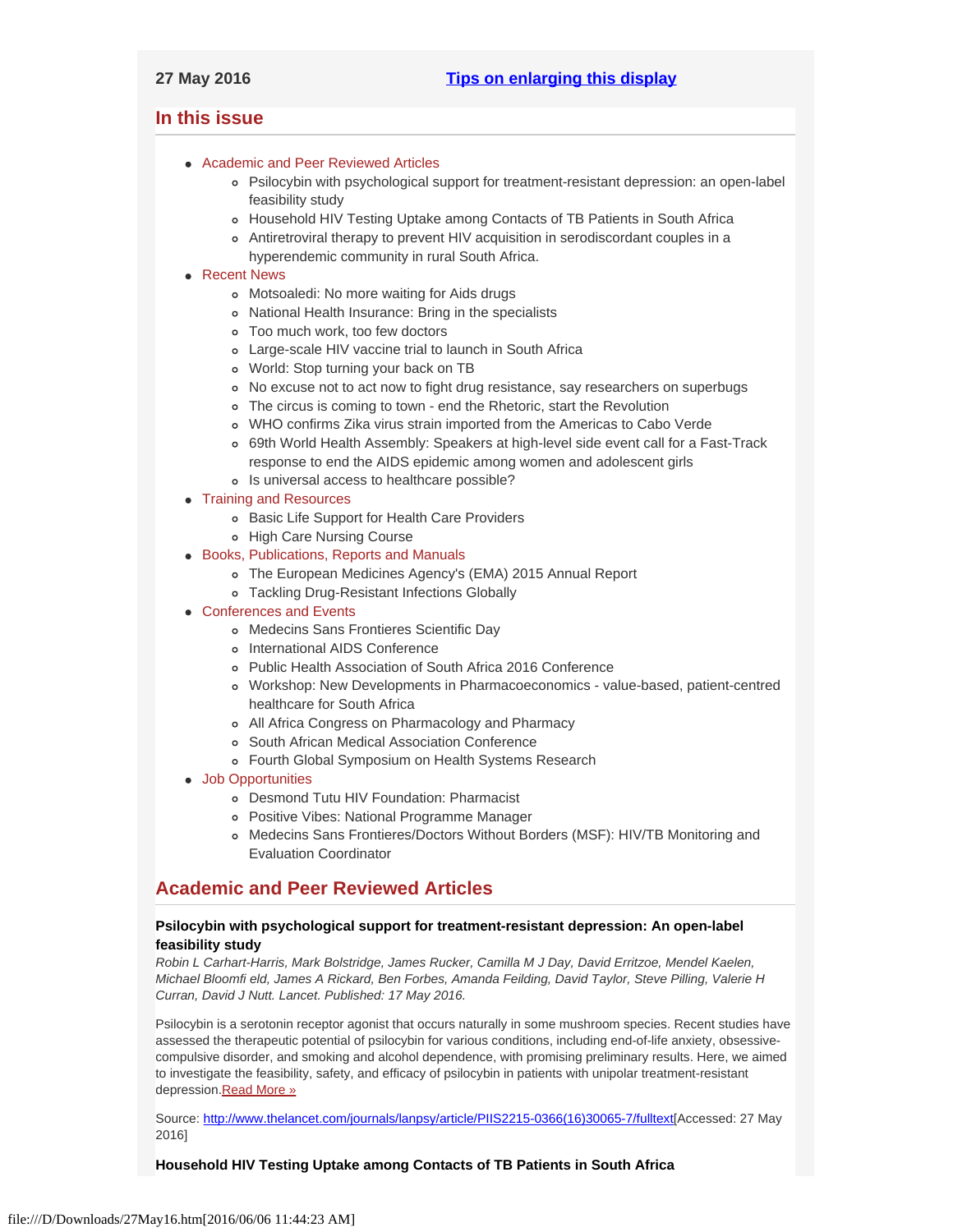*Kavindhran Velen, James J. Lewis, Salome Charalambous, Liesl Page-Shipp, Flora Popane, Gavin J. Churchyard, Christopher J. Hoffmann. PLOS One. Published: 19 May 2016.*

In high HIV prevalence settings, offering HIV testing may be a reasonable part of contact tracing of index tuberculosis (TB) patients. We evaluated the uptake of HIV counselling and testing (HCT) among household contacts of index TB patients and the proportion of newly diagnosed HIV-infected persons linked into care as part of a household TB contact tracing study. [Read More »](http://journals.plos.org/plosone/article?id=10.1371/journal.pone.0155688)

Source:<http://journals.plos.org/plosone/article?id=10.1371/journal.pone.0155688>[Accessed: 27 May 2016]

## <span id="page-1-0"></span>**Antiretroviral therapy to prevent HIV acquisition in serodiscordant couples in a hyperendemic community in rural South Africa.**

*Catherine E. Oldenburg, Till Barnighausen, Frank Tanser, Collins C. Iwuji, Victor De Gruttola, George R. Seage, Matthew J. Mimiaga, Kenneth H. Mayer, Deenan Pillay, Guy Harling. Clinical Infectious Diseases. Published: 20 May 2016.*

Antiretroviral therapy (ART) was highly efficacious in preventing HIV transmission in stable serodiscordant couples in the HPTN-052 study, a resource-rich randomized controlled trial. However, minimal evidence exists of the effectiveness of ART in preventing HIV acquisition in stable serodiscordant couples in real-life populationbased settings in hyperendemic communities of Sub-Saharan Africa, where health systems are typically resource-poor and overburdened, adherence to ART is subpotimal, and HIV status disclosure to sexual partners is inconsistent. Read More »

Source:<http://cid.oxfordjournals.org/content/early/2016/05/19/cid.ciw335.long>[Accessed: 27 May 2016]

**[back to top](#page-0-3)**

## <span id="page-1-1"></span>**Recent News**

#### <span id="page-1-2"></span>**Motsoaledi: No more waiting for Aids drugs**

*IOL. Published: 11 May 2016.*

South Africans who test HIV-positive will no longer have to wait for their CD4 count to drop before they receive antiretroviral (ARV) therapy, but will be started on treatment immediately, Minister of Health Minister Aaron Motsoaledi has announced. [Read More »](http://www.hst.org.za/news/motsoaledi-no-more-waiting-aids-drugs)

Source:<http://www.iol.co.za/lifestyle/motsoaledi-no-more-waiting-for-aids-drugs-2020242>[Accessed: 27 May 2016]

**[back to top](#page-0-3)**

## **National Health Insurance: Bring in the specialists**

*Health-e News. Published: 16 May 2016*

There's a dire shortage of medical specialists, yet provinces have cut budgets for their training. Specialists need to be involved in planning the NHI roll-out to prevent such things from happening, writes South African Society of Anaesthesiologists CEO Natalie Zimmelman[.Read More »](http://www.hst.org.za/news/national-health-insurance-bring-specialists)

Source:<https://www.health-e.org.za/2016/05/16/national-health-insurance-bring-in-specialists/>[Accessed: 27 May 2016]

**[back to top](#page-0-3)**

## <span id="page-1-3"></span>**Too much work, too few doctors**

*Timeslive. Published: 17 May 2016.*

Limpopo health officials staved off a strike by doctors unhappy about work conditions and lack of equipment. [Read More »](http://www.hst.org.za/news/too-much-work-too-few-doctors)

Source:<http://www.timeslive.co.za/thetimes/2016/05/17/Too-much-work-too-few-doctors>[Accessed: 27 May 2016]

**[back to top](#page-0-3)**

## <span id="page-1-4"></span>**Large-scale HIV vaccine trial to launch in South Africa**

*National Institutes of Health. Published: 18 May 2016.*

An early-stage HIV vaccine clinical trial in South Africa has determined that an investigational vaccine regimen is safe and generates comparable immune responses to those reported in a landmark 2009 study showing that a vaccine can protect people from HIV infection. Read More »

Source: [https://www.nih.gov/news-events/news-releases/large-scale-hiv-vaccine-trial-launch-south-](https://www.nih.gov/news-events/news-releases/large-scale-hiv-vaccine-trial-launch-south-africa)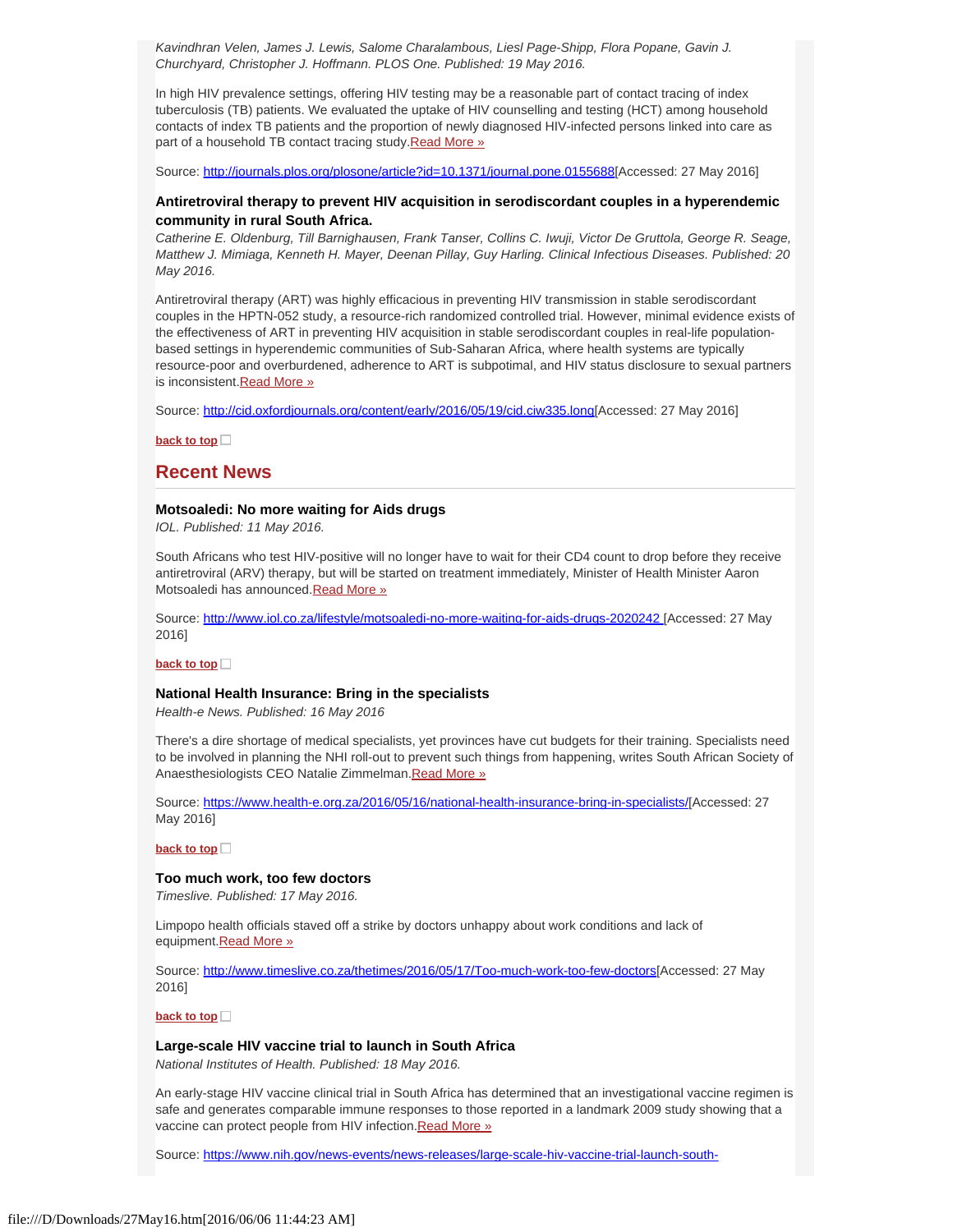#### **[back to top](#page-0-3)**

### <span id="page-2-0"></span>**World: Stop turning your back on TB**

*Bhekisisa. Published: 18 May 2016.*

If a new disease epidemic killed 1.5 million people in one year, it would be covered extensively in the news, and all avenues to bring it to an end would likely be explored and funded. But what about an existing disease that kills that many people[?Read More »](http://www.hst.org.za/news/world-stop-turning-your-back-tb)

Source:<http://bhekisisa.org/article/2016-05-18-inexplicably-a-rampant-tb-epidemic-is-all-but-ignored>[Accessed: 27 May 2016]

#### **[back to top](#page-0-3)**

# **No excuse not to act now to fight drug resistance, say researchers on superbugs**

*BDlive: Published: 19 May 2016.*

10-million people could die every year from 2050 onwards unless sweeping global changes are agreed to tackle increasing resistance to antibiotics, which can turn common ailments into killers, a report warned Thursday[.Read](http://www.hst.org.za/news/no-excuse-not-act-now-fight-drug-resistance-say-researchers-superbugs) [More »](http://www.hst.org.za/news/no-excuse-not-act-now-fight-drug-resistance-say-researchers-superbugs)

Source: [http://www.bdlive.co.za/life/health/2016/05/19/](http://www.bdlive.co.za/life/health/2016/05/19/no-excuse-not-to-act-now-to-fight-drug-resistance-say-researchers-on-superbugs)[Accessed: 27 May 2016]

## **[back to top](#page-0-3)**

## **The circus is coming to town - end the Rhetoric, start the Revolution**

*Daily Maverick. Published: 19 May 2016*

In two months the international AIDS jamboree will arrive in Durban for a four-day conference on the state of the global AIDS epidemic (www.aids2016.org). The last conference was in 2014. It took place in Australia, about as far away as you could imagine from the frontline of the AIDS epidemic. Unsurprisingly, it made little mark. This one takes place in its vortex. Read More »

Source: [http://www.dailymaverick.co.za/opinionista/2016-05-19-the-circus](http://www.dailymaverick.co.za/opinionista/2016-05-19-the-circus-is-coming-to-town-end-the-rhetoric-start-the-revolution/#.V0a_4Y9OLIU)[Accessed: 27 May 2016]

### **[back to top](#page-0-3)**

#### <span id="page-2-1"></span>**WHO confirms Zika virus strain imported from the Americas to Cabo Verde**

*World Health Organisation. Published: 20 May 2016.*

Sequencing of the virus in Cabo Verde by Institut Pasteur, Dakar confirms that the Zika virus currently circulating in Cabo Verde is the same as the one circulating in the Americas - the Asian type- and was most likely imported from Brazil. This is the first time that the Zika strain responsible for the outbreaks linked to neurological disorders and microcephaly has been detected in Africa[.Read More »](http://www.hst.org.za/news/who-confirms-zika-virus-strain-imported-americas-cabo-verde)

Source:<http://www.who.int/mediacentre/news/releases/2016/zika-cabo-verde/en/>[Accessed: 27 May 2016]

#### **[back to top](#page-0-3)**

## <span id="page-2-2"></span>**69th World Health Assembly: Speakers at high-level side event call for a Fast-Track response to end the AIDS epidemic among women and adolescent girls**

*UNAIDS. Published: 23 May 2016*

At a high-level side event held during the 69th session of the World Health Assembly, taking place in Geneva, Switzerland, delegates have urged countries to end gender inequity in the response to HIV by putting women and adolescent girls on the Fast-Track to ending the AIDS epidemic[.Read More »](http://www.hst.org.za/news/69th-world-health-assembly-speakers-high-level-side-event-call-fast-track-response-end-aids-epi)

Source: [http://www.unaids.org/en/resources/presscentre/pressreleaseandstatementarchive/](http://www.unaids.org/en/resources/presscentre/pressreleaseandstatementarchive/2016/may/20160523_WHA_women-girls)[Accessed: 27 May 2016]

**[back to top](#page-0-3)**

### <span id="page-2-3"></span>**Is universal access to healthcare possible?**

*Bhekisisa. Published: 24 May 2016.*

The World Bank, the World Health Organisation (WHO) and other international institutions agree that UHC saves lives, boosts economies and stabilises societies. This is why The Elders (an independent association of global leaders, founded by Nelson Mandela) have launched a new initiative to campaign for universal health coverage. [Read More »](http://www.hst.org.za/news/universal-access-healthcare-possible)

Source:<http://bhekisisa.org/article/2016-05-19-global-leaders-push-for-universal-healthcare>[Accessed: 27 May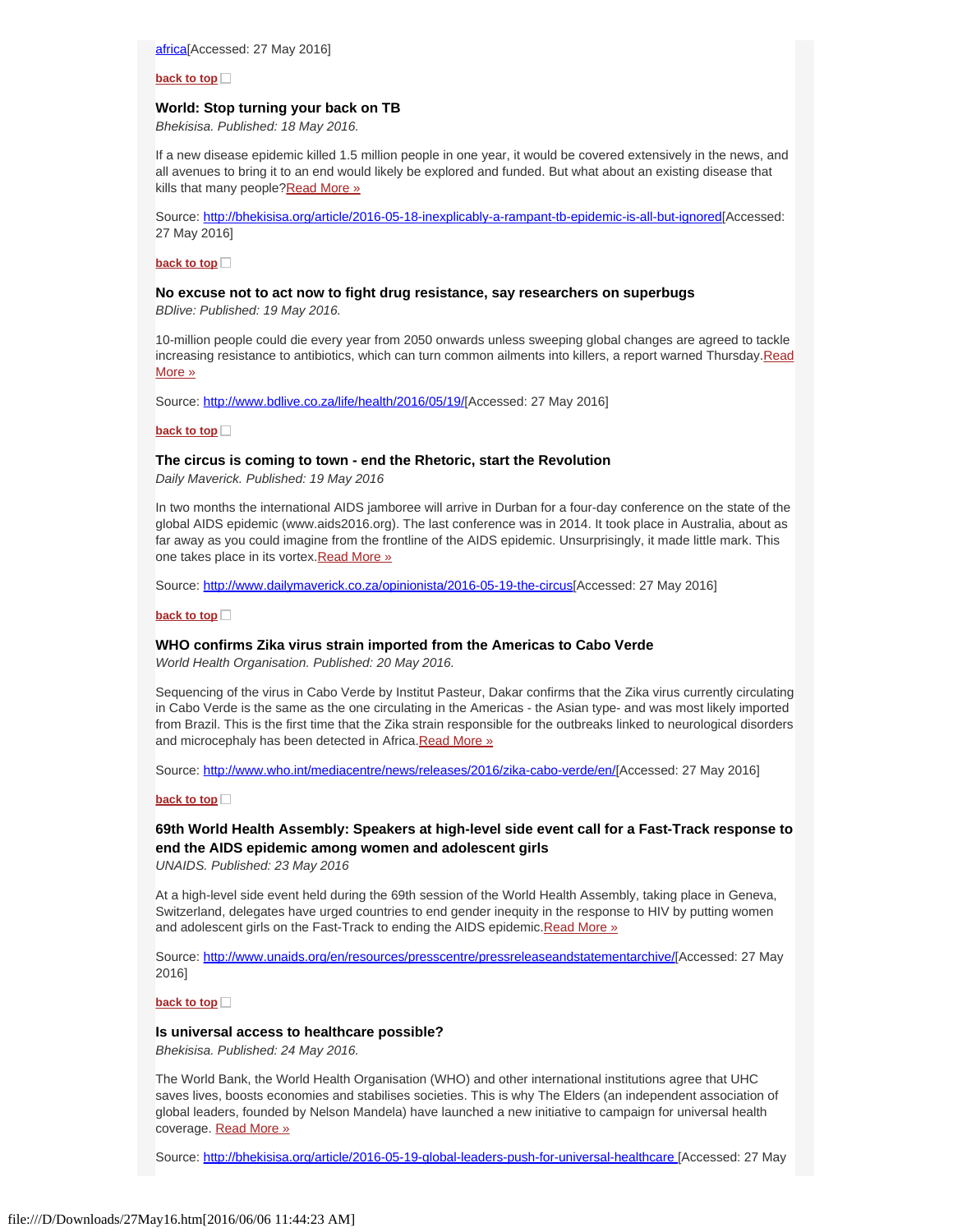2016]

**[back to top](#page-0-3)**

## **Training and Resources**

## **Basic Life Support for Health Care Providers**

*SMAB Training Academy, Arcadia, Pretoria URL:<http://smabtraining.co.za/index.php/training/course-calendar>*

28 & 29 June 2016 (registration closes 3rd of June 2016). Please contact 086 111 7622 or 076 888 3962 for further information.

### **[back to top](#page-0-3)**

## <span id="page-3-0"></span>**High Care Nursing Course**

*SMAB Training Academy, Arcadia, Pretoria URL:<http://smabtraining.co.za/index.php/training/course-calendar>*

20 June - 8 July 2016 (registration closes 13 June 2016). Please contact 086 111 7622 or 076 888 3962 for further information.

**[back to top](#page-0-3)**

## <span id="page-3-1"></span>**Books, Publications, Reports and Manuals**

## **The European Medicines Agency's (EMA) 2015 Annual Report**

*European Medicines Agency. Published: 17 May 2016.*

The European Medicines Agency's (EMA) 2015 annual report focuses on the Agency's core tasks which include the evaluation of medicines, support to research and development of new and innovative treatments and the monitoring of the benefits and risks of medicines in real life. Read More »

### **[back to top](#page-0-3)**

#### <span id="page-3-2"></span>**Tackling Drug-Resistant Infections Globally**

*Review on Antimicrobial Resistance (AMR). Published: 19 May 2016.*

This report discusses the mounting problem of resistance and why action is needed to combat it and then provides an overview of the solutions that the Review thinks should be implemented to curtail unnecessary use and increase the supply of new antimicrobials. It then looks at the role of public awareness campaigns, the need to improve sanitation and hygiene, reduce pollution from agriculture and the environment, improve global surveillance, introduce rapid diagnostics and vaccines, the need to increase the number of people in this area, and use of market entry rewards and an innovation fund to generate more drugs. Finally the paper examines how these solutions can be funded and looks at ways to build political consensus around them. Read More »

**[back to top](#page-0-3)**

## <span id="page-3-3"></span>**Conferences and Events**

## <span id="page-3-4"></span>**Medecins Sans Frontieres Scientific Day**

*When: 9 June 2016 Venue: New School of Public Health Building, Wits Education Campus URL:<https://www.msf.org.za/scientific-day-programme>*

**[back to top](#page-0-3)**

## <span id="page-3-5"></span>**International AIDS Conference**

*When: 18-22 July 2016 Venue: International Convention Centre, Durban, South Africa URL:<http://www.aids2016.org/>*

The International AIDS Conference is the premier gathering for those working in the field of HIV, as well as policy makers, persons living with HIV and other individuals committed to ending the pandemic. It is a chance to assess where we are, evaluate recent scientific developments and lessons learnt, and collectively chart a course forward

**[back to top](#page-0-3)**

<span id="page-3-6"></span>**Public Health Association of South Africa 2016 Conference** *When: 19 - 22 September 2016*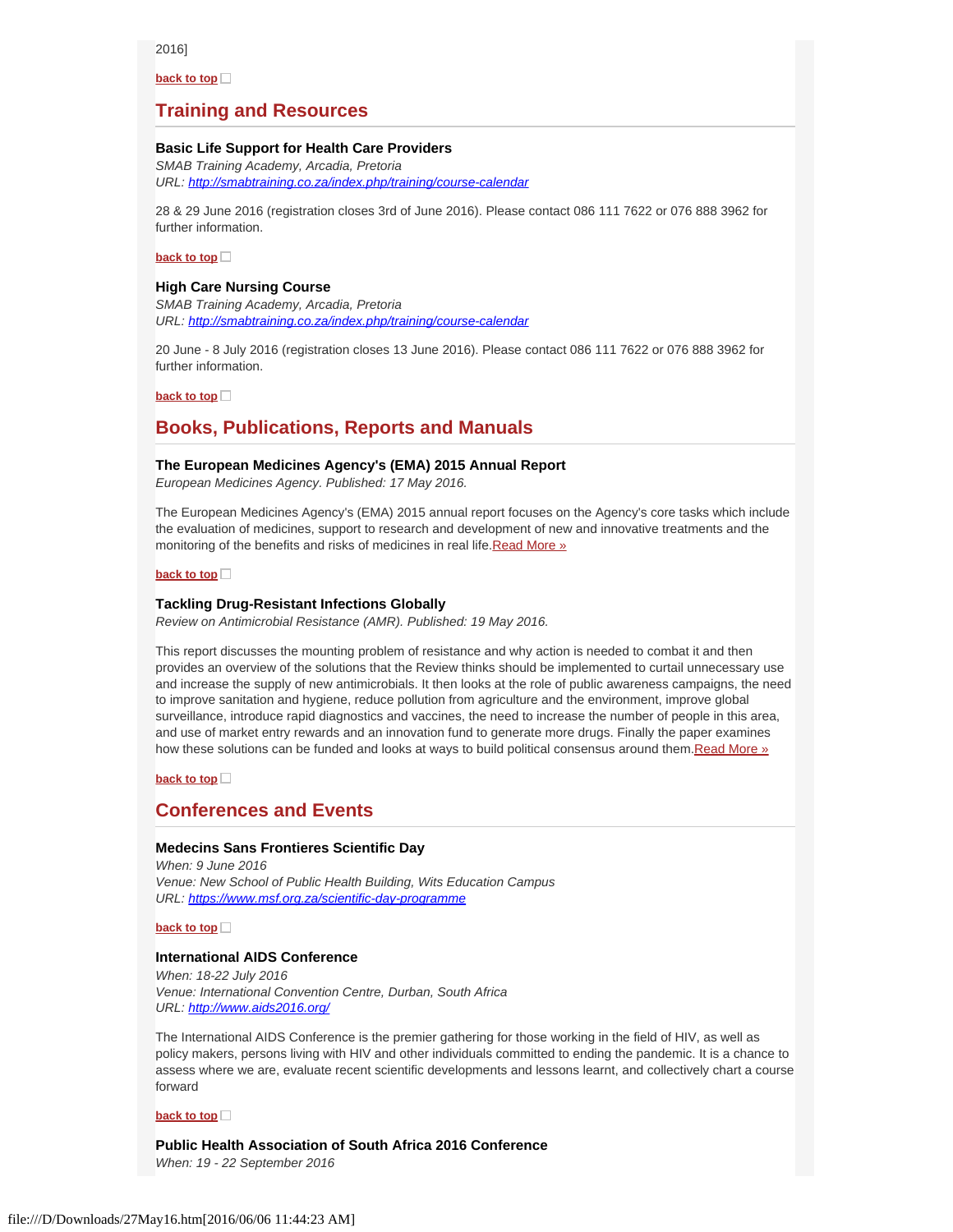## **[back to top](#page-0-3)**

## <span id="page-4-1"></span>**Workshop: New Developments in Pharmacoeconomics - value-based, patient-centred healthcare for South Africa**

*When: 19-21 October 2016 Venue: University of Pretoria, Sanlam Auditorium, Hatfield Campus url: [http://www.fundisa-academy.com/downloads/Pharmacoeconomics\\_workshop\\_2016.pdf](http://www.fundisa-academy.com/downloads/Pharmacoeconomics_workshop_2016.pdf)*

PHARMACOECONOMICS is a relatively young scientific discipline dealing with the analysis of the costs of drug therapy to healthcare and society, with growing importance in healthcare systems worldwide. Pharmacoeconomics allows optimal allocation of healthcare resources and explicit decision making based on evidence based healthcare. Pharmacoeconomics is applied in the early development of medicinal products, clinical trials, regulatory affairs, market access strategies, pricing and reimbursement, and post marketing evaluations. As a result, pharmacoeconomics has become an established core element in efficient decision making in many countries. South Africa has introduced PE in its healthcare system.

## **[back to top](#page-0-3)**

## <span id="page-4-2"></span>**All Africa Congress on Pharmacology and Pharmacy**

*When: 5 - 8 October 2016 Venue: Misty Hills Hotel and Conference Centre, Muldersdrift, Gauteng, South Africa email: [www.allafrica2016.co.za/abstracts](file:///D/Downloads/www.allafrica2016.co.za/abstracts)*

Under the theme of 'Evidence in Action', the All Africa Congress of Pharmacology and Pharmacy will be held at Misty Hills Hotel and Conference Centre in Muldersdrift, Gauteng, South Africa, from 5-8 October 2016. The abstract template and example can be downloaded from the conference website. Congress general enquiries: carla@carlamani.co.za

## **[back to top](#page-0-3)**

## <span id="page-4-3"></span>**South African Medical Association Conference**

*When: 21 - 23 October 2016 Venue: Sandton Convention Centre url: [www.samedical.org/events](file:///D/Downloads/www.samedical.org/events)*

### **[back to top](#page-0-3)**

## <span id="page-4-4"></span>**Fourth Global Symposium on Health Systems Research**

*When: 14-18 November 2016 Venue: Vancouver, Canada URL:<http://www.csih.org/en/events/fourth-global-symposium-on-health-systems-research/>*

The Global Symposium on Health Systems Research is hosted every two years by HSG to bring together its members with the full range of players involved in health systems and policy research. There is currently no other international gathering that serves the needs of this community. Previous events have been held in Cape Town (2014), Beijing (2012) and Montreux (2010).

**[back to top](#page-0-3)**

## **Job Opportunities**

### <span id="page-4-0"></span>**Desmond Tutu HIV Foundation: Pharmacist**

*Closing date: 30 May 2016 Please view our website for more details <http://www.hst.org.za/jobs/pharmacist-0>*

#### <span id="page-4-5"></span>**Positive Vibes: National Programme Manager**

*Closing date: 31 May 2016 Please view our website for more details <http://www.hst.org.za/jobs/national-programme-manager>*

## <span id="page-4-6"></span>**Medecins Sans Frontieres/Doctors Without Borders (MSF): HIV/TB Monitoring and Evaluation Coordinator**

*Closing date: 10 June 2016 Please view our website for more details <http://www.hst.org.za/jobs/hivtb-monitoring-and-evaluation-coordinator>*

**[back to top](#page-0-3)**